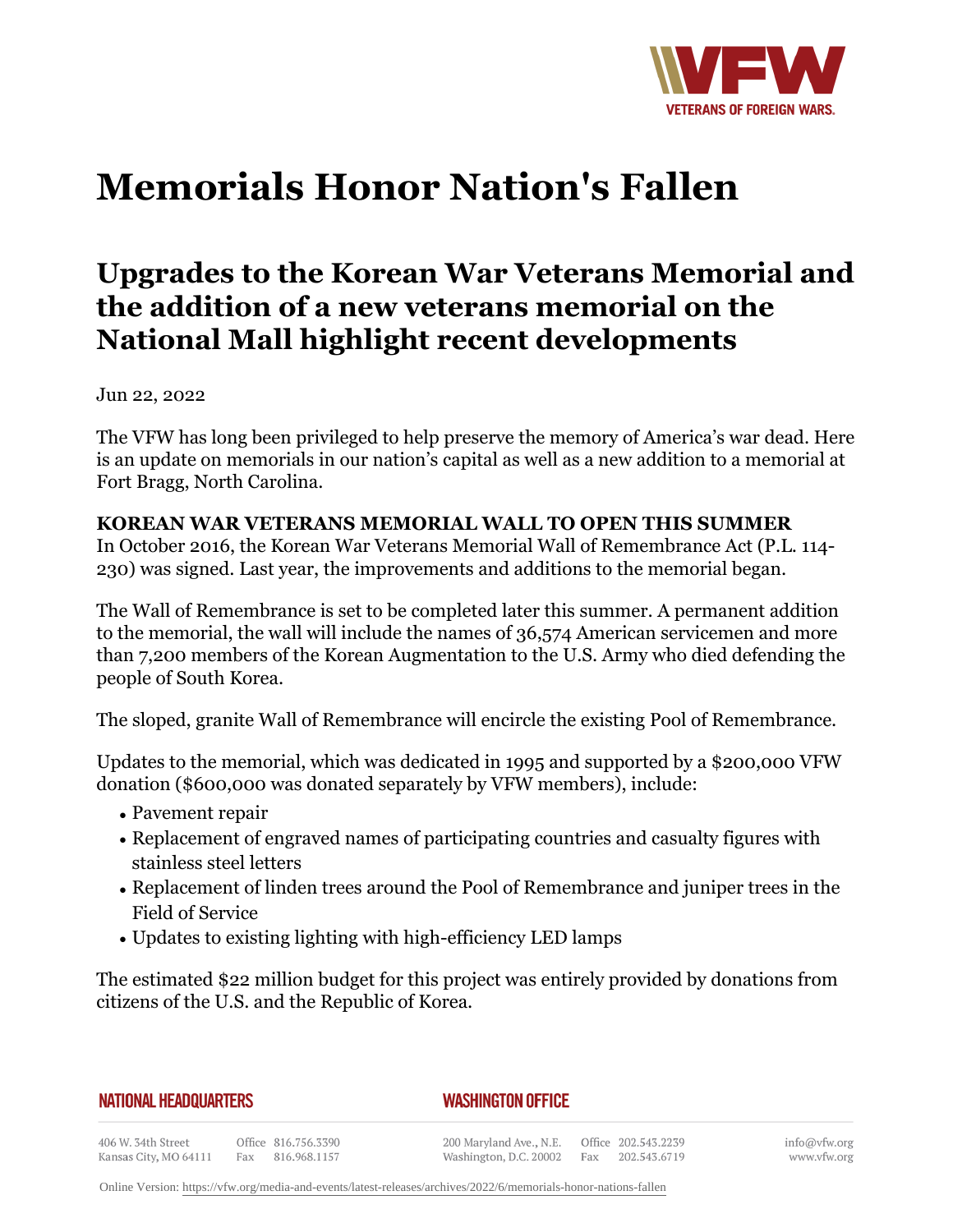For more information on the progress and design, visit <www.koreanwarvetsmemorial.org>.

### **GWOT MEMORIAL TO BE LOCATED ON NATIONAL MALL**

When the FY 2022 National Defense Authorization Act (P.L. 117-81) was passed on Dec. 15, 2021, it included a provision for the location of the planned Global War on Terrorism Memorial.

This legislation allows for the memorial to be built in the Reserve portion of the National Mall in Washington, D.C. The Reserve was set aside by Congress in 2003 as a space on the National Mall where no new memorials would be built.

Spearheaded by the Global War on Terrorism Memorial Foundation under the leadership of president and CEO Michael Rodriguez, the memorial will honor the sacrifices of those 4,431 U.S. troops who died in Iraq and the 2,352 U.S. troops who died in Afghanistan.

Army Staff Sgt. Bryan A. Burgess of the 101st Airborne Division will be honored. He was KIA on March 29, 2011, at Bagram Airfield in Afghanistan.

"Our hearts are truly warmed knowing that Bryan's sacrifice for family, country and freedom will be memorialized in this tribute at our nation's capital," Gold Star parents Terry and Beth Burgess, and Bryan's widow, Tiffany Burgess, said in a statement. "We're sure that every Gold Star family from the Global War on Terrorism would agree that this memorial is going to be a treasured place to gather in the spirit of turning grief into honor."

According to the foundation's website, the memorial aims to:

- **Honor:** Salute all who served in this conflict, including service members, civilians and their families.
- **Heal:** Provide a focal point for healing and reflection on a complex, multigenerational conflict.
- **Empower:** Engage and educate civilian and military communities to build mutual understanding.
- **Unite:** Foster and sustain the sense of patriotism that brought all Americans together in the wake of 9/11 and catalyze support for those continuing to serve.

In January, Student Veterans of America awarded the Foundation its inaugural Senator Bob Dole Continued Service Award for its work in advocating for the memorial location on the National Mall.

"Senator Bob Dole was a great veterans and their families," Rodriguez said. "Our Foundation is proud to pursue our mission of building a memorial to honor our veterans in close partnership with SVA and many other veteran service organizations."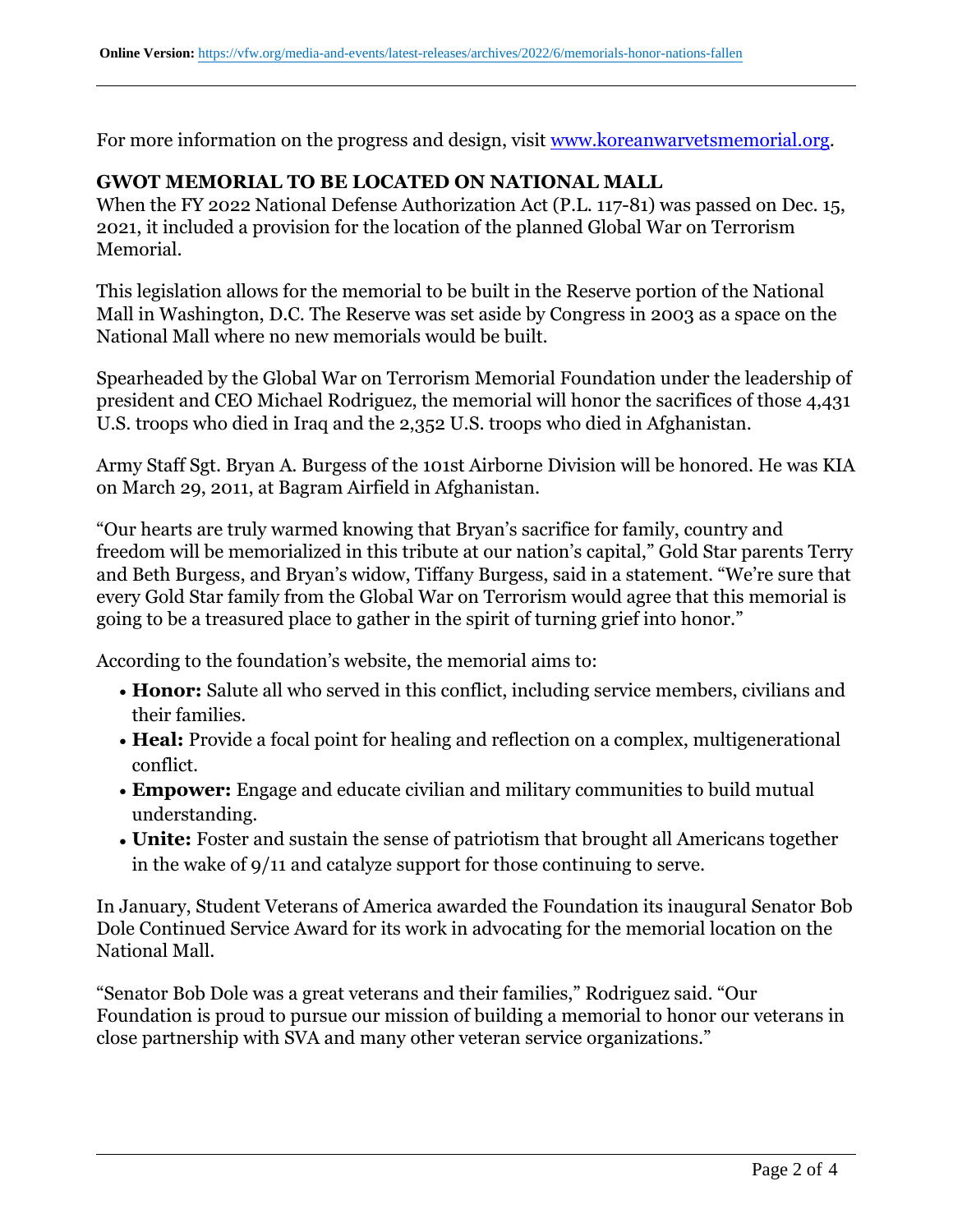For more information on the memorial, visit <www.gwotmemorialfoundation.org>.

### **MILITARY WOMEN'S MEMORIAL REGISTRY WANTS YOUR STORY**

Located at the gateway to Arlington National Cemetery stands the Military Women's Memorial. Opened to the public in 1997, the memorial honors the more than 3 million women who have served the nation since the Revolutionary War.

The Military Women's Memorial Registry provides a place for servicewomen and women veterans to register their military service for posterity.

For more than 30 years, the memorial has been permanently documenting military women's experiences and their impact on women's history.

Visitors are invited to look up servicewomen in the register and learn about these military women and veterans.

If you know a servicewoman or woman veteran, take advantage of the free registration to ensure her story joins hundreds of thousands of individual stories that make up the registry. As the Military Women's Memorial website states: "History is not complete until every military woman's story is told."

Visit www.womensmilitarymemorial.org for more information or to register in this national registry.

#### **FORT BRAGG MEMORIAL WALLS ADD NAMES**

Last November, the names of eight paratroopers killed in combat or in training accidents were added to the American whose spirit of public service lives on within SVA and all of America's memorial walls at Fort Bragg, North Carolina.

Sgt. Bryan Mount was added to the Global War on Terrorism monument. Mount died July 21, 2020, in a rollover accident in eastern Syria. Mount's name joined more than 230 names already listed on the monument.

The names of Spc. Abigail Jenks and Pfc. Jean Cruz De Leon were added to the memorial wall. Jenks died during a jump accident on April 19, 2021, at Fort Bragg. De Leon died after his parachute malfunctioned on Sept. 10, 2020, at Fort Stewart, Georgia.

The names of Sgt. 1st Class Harold Jeffries, Cpl. Essex Graham, Cpl. Calvin Jackson, Cpl. Joe Mills and Pvt. Clarence Johnson also were added to the memorial. They died following a B-29 accident in 1948. The men were part of the 555th Parachute Infantry Battalion.

These monuments are located at the 82nd Airborne Division Museum. Each monument honors paratroopers who have died in every war since World War I.